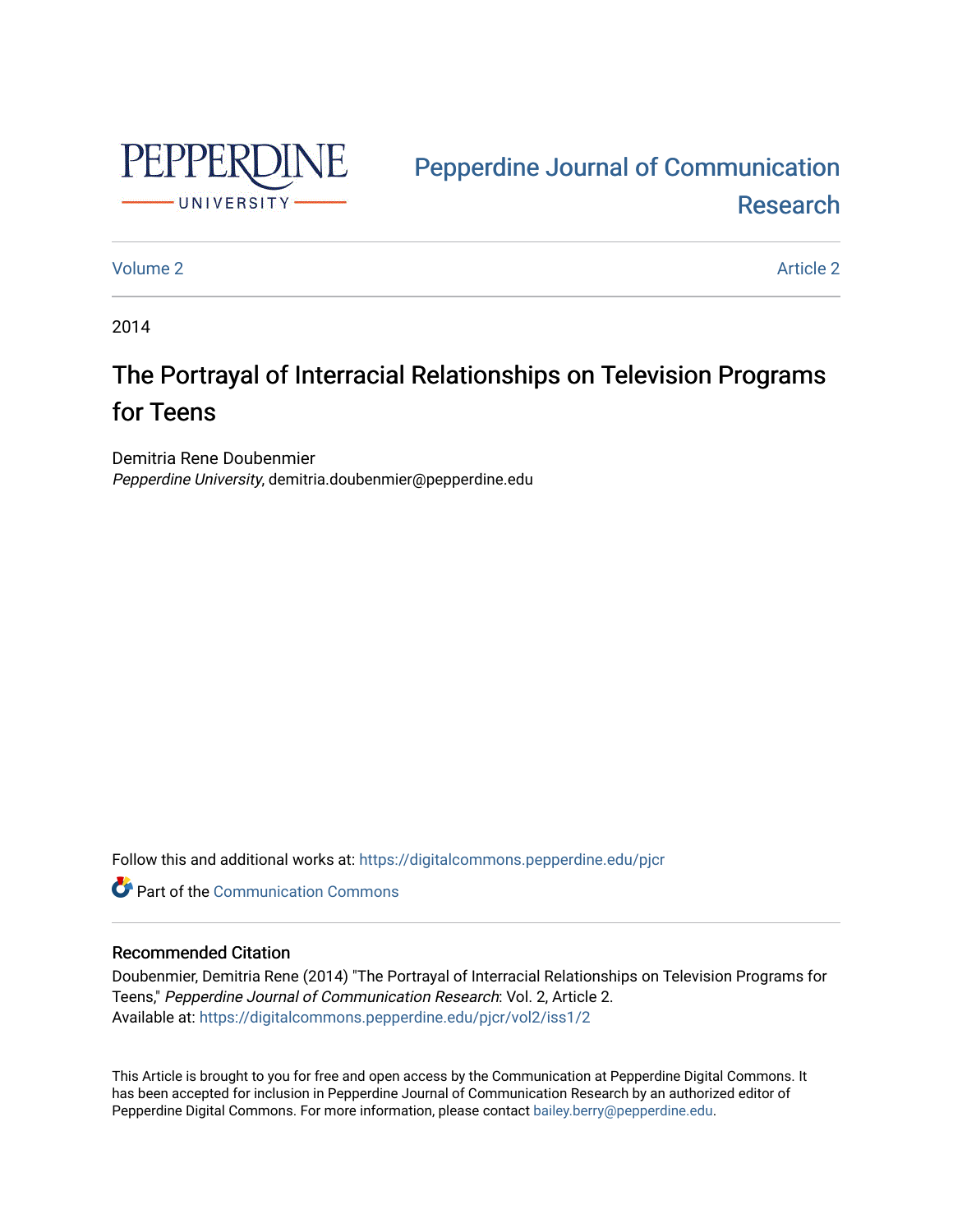The Portrayal of Interracial Relationships on

Television Programs for Teens

Demitria Doubenmier

Pepperdine University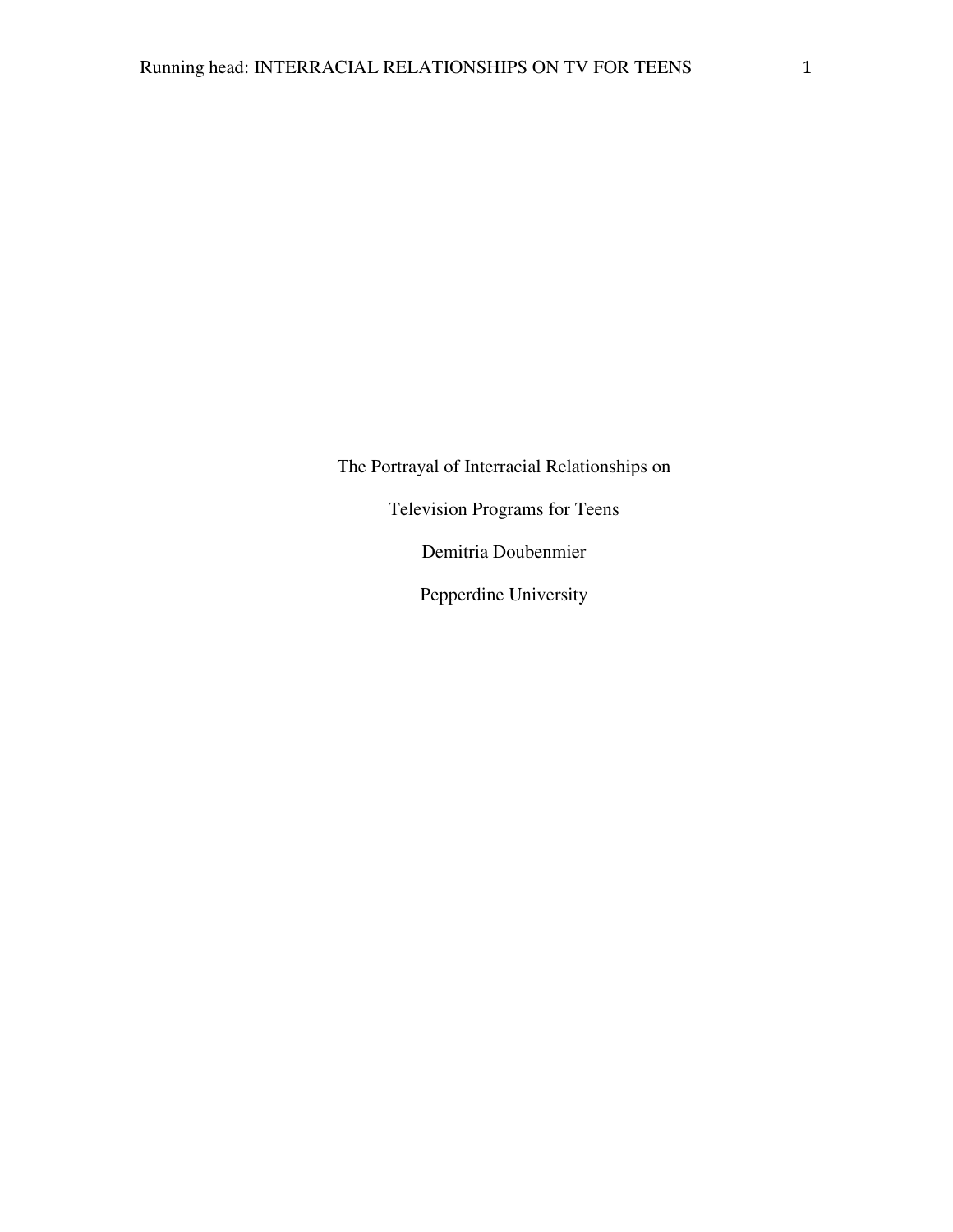#### **Abstract**

 The portrayals of minorities and interracial relationships on prime time television are often skewed and inaccurate. Minorities are drastically under represented in proportion to their actual standing in the population. Through a content analysis, researchers coded interpersonal interracial interactions in the television series, Glee. The study sought to understand the portrayal minority relationships in content geared towards teens and young adults, focusing on the quality of friendships and romantic relationships. Researchers found that 79.2 percent of interracial relationship members were seen as equals. Of all the material coded, approximately nine hours, 48 interracial interactions occurred. Interracial relationships were portrayed as honest and unaffectionate and were very much so under represented. Future research should code both same race and interracial relationships for the ability to compare and contrast relationship quality.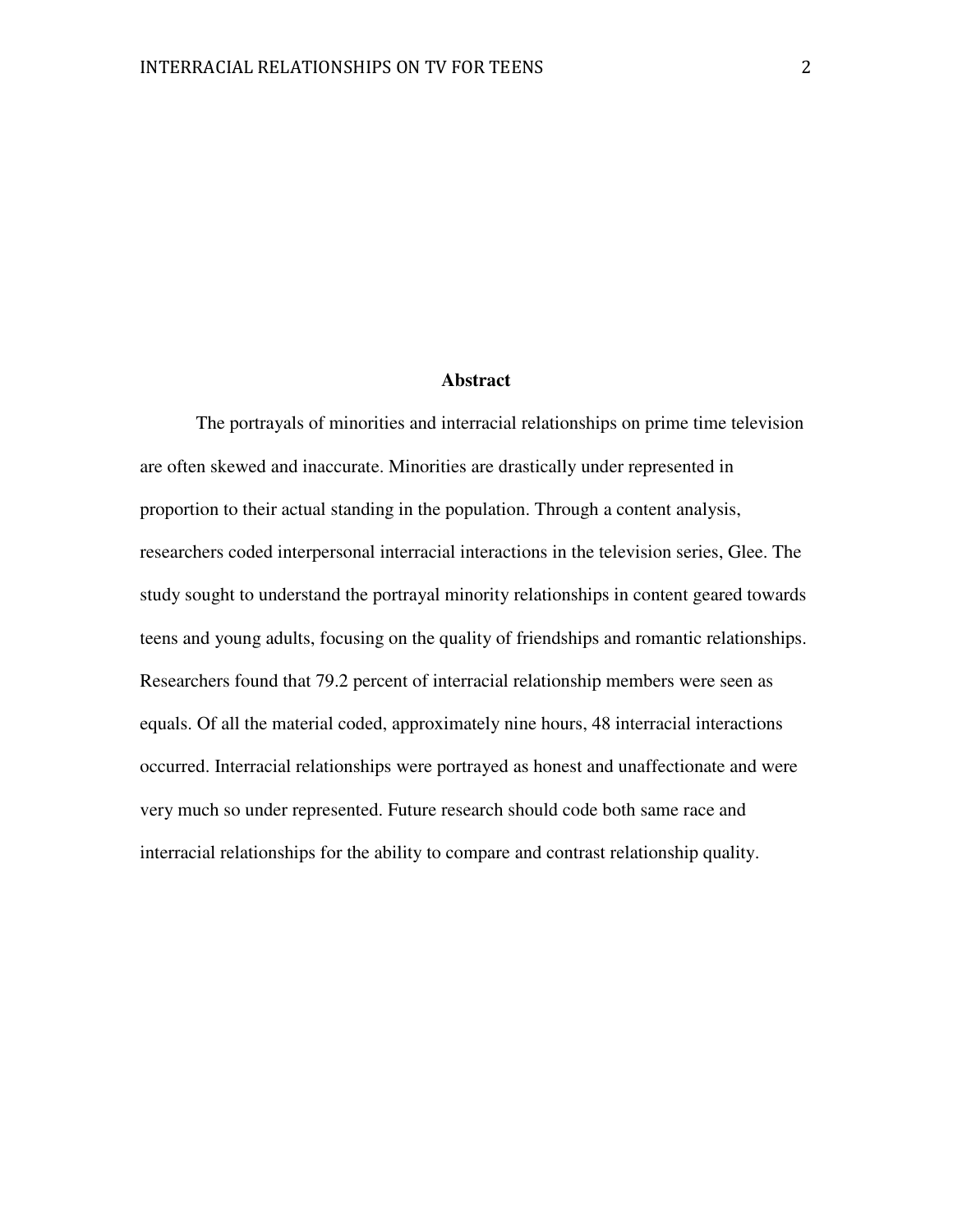The Portrayal of Interracial Relationships on Television Programs for Teens

Although media allows for immediacy and a plentiful conglomerate of knowledge, media messages are found, more often then not, to be skewed and biased, although framed in ways that appear real and normal to the social audience (Gerbner, 1972). In particular, portrayals of underrepresented individuals must continue to be evaluated, for previous research has found that they are often misrepresented and depicted negatively (Mastro, 2000). Not only are individuals of minority groups underrepresented, but their interactions with people of different ethnicities are, too, an area that needs investigating. In today's society, so strife with problems in the realm of minority relations, all influences must be considered relevant and worthy of close inspection. Minority populations are rapidly growing in size. States including New Mexico and California are slated to reflect a Mexican American majority as soon as 2014. Such societal change calls for media representation to keep up and accurately depict relations between people of different races and ethnicities. Thus, the aim of this study is to expand on existing content analyses and examine the portrayal of minority characters' relational interactions on the entertainment television comedy show, Glee, specifically geared toward teens and young adults.

Research has shed light on portrayals of minorities in many media outlets including news, television, and film. Most research in this area, however, has focused on crime news and long running dramas geared towards middle-aged adults. This study seeks to expand on existing findings about racial depictions by focusing on the portrayal of racial minorities in situational dramas geared towards a teenage audience. The popular television sitcom that this study will examine is arguably heavily inspired by societal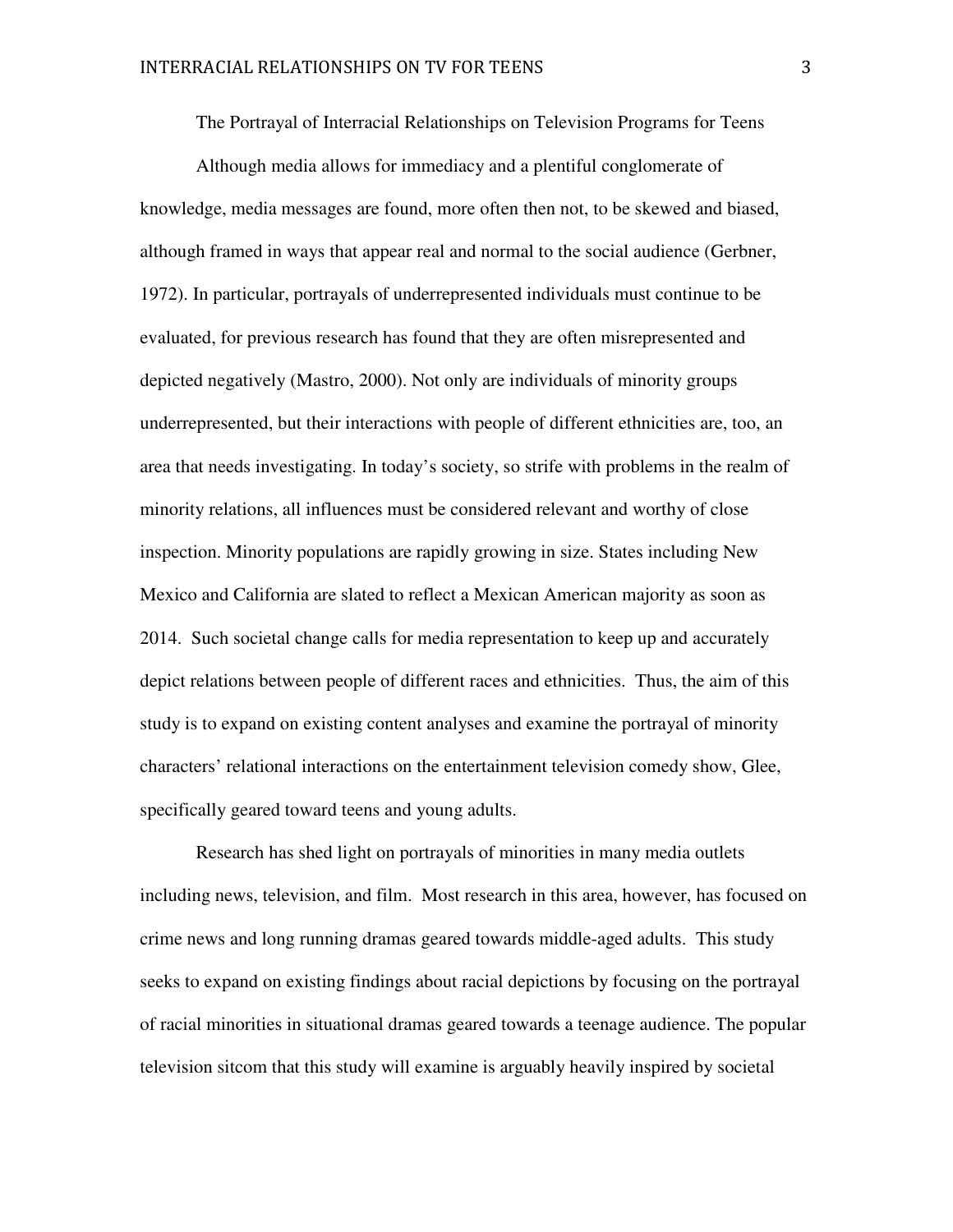sensations and trends in popular culture and therefore is reflective of teenage attitudes. These attitudes are important to understand, as the viewers of these shows will soon make up the adult populace of the United States. Before specifically stating our research question, it is necessary to review relevant bodies of literature, including past studies of minority characters in media and media effects theories that help explain the significance of this research.

#### **Review of Literature**

### **Media Portrayals of Minorities**

 Previous research strongly supports the notion that the media drastically misrepresents ethnic minorities both in terms of how often they are represented and how they are portrayed (e.g., Mastro, 2000; Dixon, 2007). In a content analysis of a one-week sample of prime time television, Mastro (2000) found that minorities are often extremely under represented in relation to the proportion of the population that they actually hold. For example, while making up 12 percent of the population, Latinos comprise three percent of the TV population (Mastro, 2000). Mastro (2000) explains that due to the lack of broadcast television network shows targeted at Latinos with Latino characters, Latinos tend to watch programs targeted for a white audience. This phenomena, then, perpetuates underrepresentation for Latinos as they tend to assimilate into white lifestyles, somewhat stripping America of a Mexican heritage (Mastro, 2000). In advertisements, Latino characters are even more drastically underrepresented, making up only one percent of speaking characters in commercials (Mastro & Stern, 2003).

While the proportionality misrepresentation is evident, Latinos are also often portrayed in stereotypical ways. They are often depicted as sensual and engaging in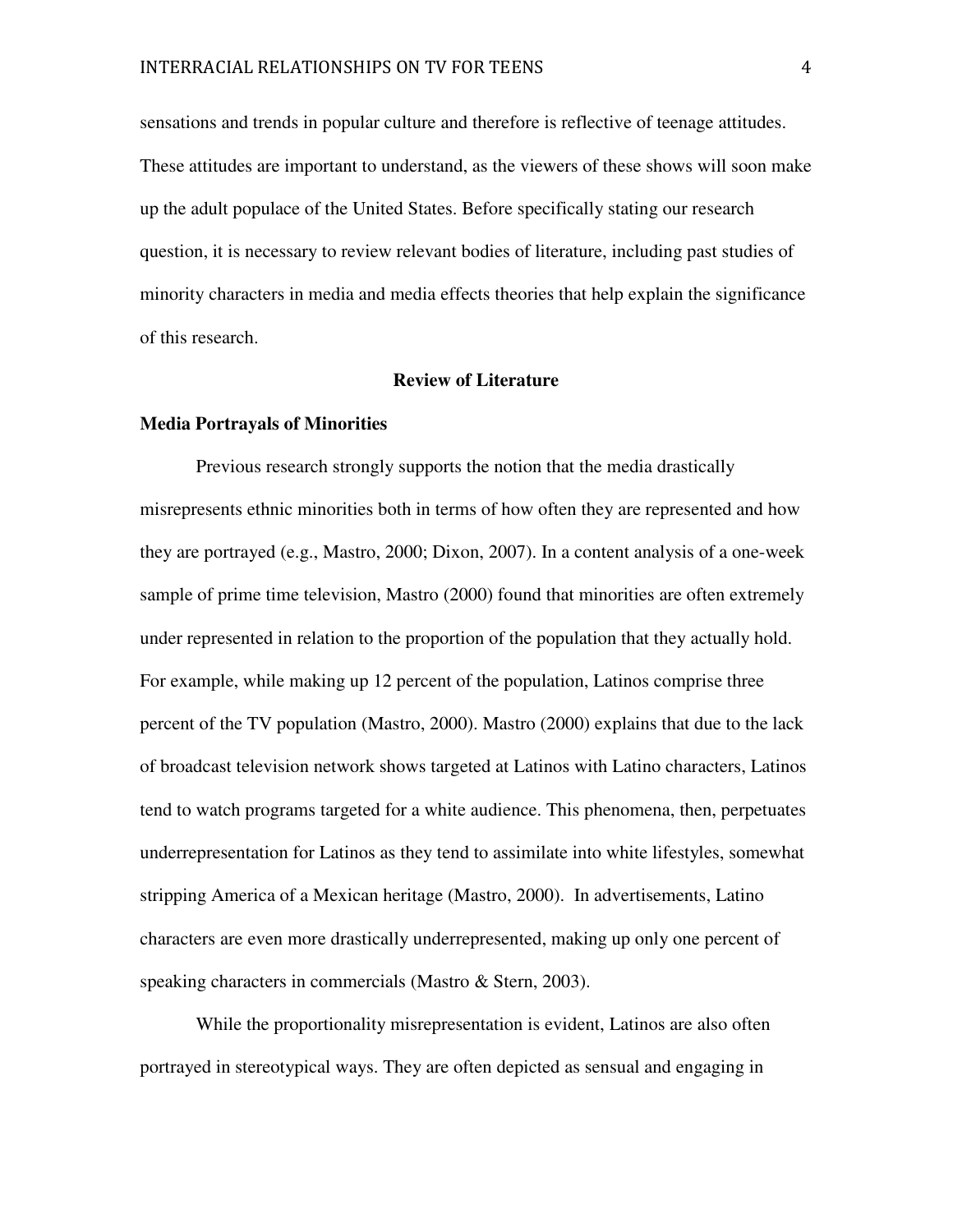alluring behaviors (Mastro  $&$  Stern, 2003). In another study that examined emotional visual representations of different ethnicities in newspapers, researchers clearly identified the depiction of Latinos as sad, calm, and submissive (Roger, Kenix, &Thorson, 2007). Mastro (2000) also found Latinos to be commonly portrayed as inarticulate, unprofessionally dressed, and characterized by heavy accents. Also, Latinos were disproportionately depicted as having conversations about crime and violence. This research illustrates that Latinos are the most inaccurately portrayed and represented minority ethnic group in the media, compared to African Americans and Asian Americans.

 The most studied minority population analyzed in media content is African Americans. In a content analysis measuring the extent of publicity on local Los Angeles television news found that Blacks, as well as Latinos, where twice as likely as Whites to be associated with prejudicial statements. Also, stories featuring Black and Latino defendants and White victims were more likely than stories featuring White defendants and non-white victims to contain prejudicial information (Dixon & Linz, 2002). These findings depict that the content most commonly associated with these minority groups is negative and dealing with crime. Further research supporting the notion of misrepresentativeness of African Americans studied the relationship between poverty and race. Gilan (1996) examined stories in magazines that emphasized the underclass and found that African Americans are overwhelmingly misrepresented as a part of the lower class. Given both findings from previous research, it is clear that the portrayal of African Americans in the media is skewed and inaccurate. They are overrepresented as criminals and part of the underclass.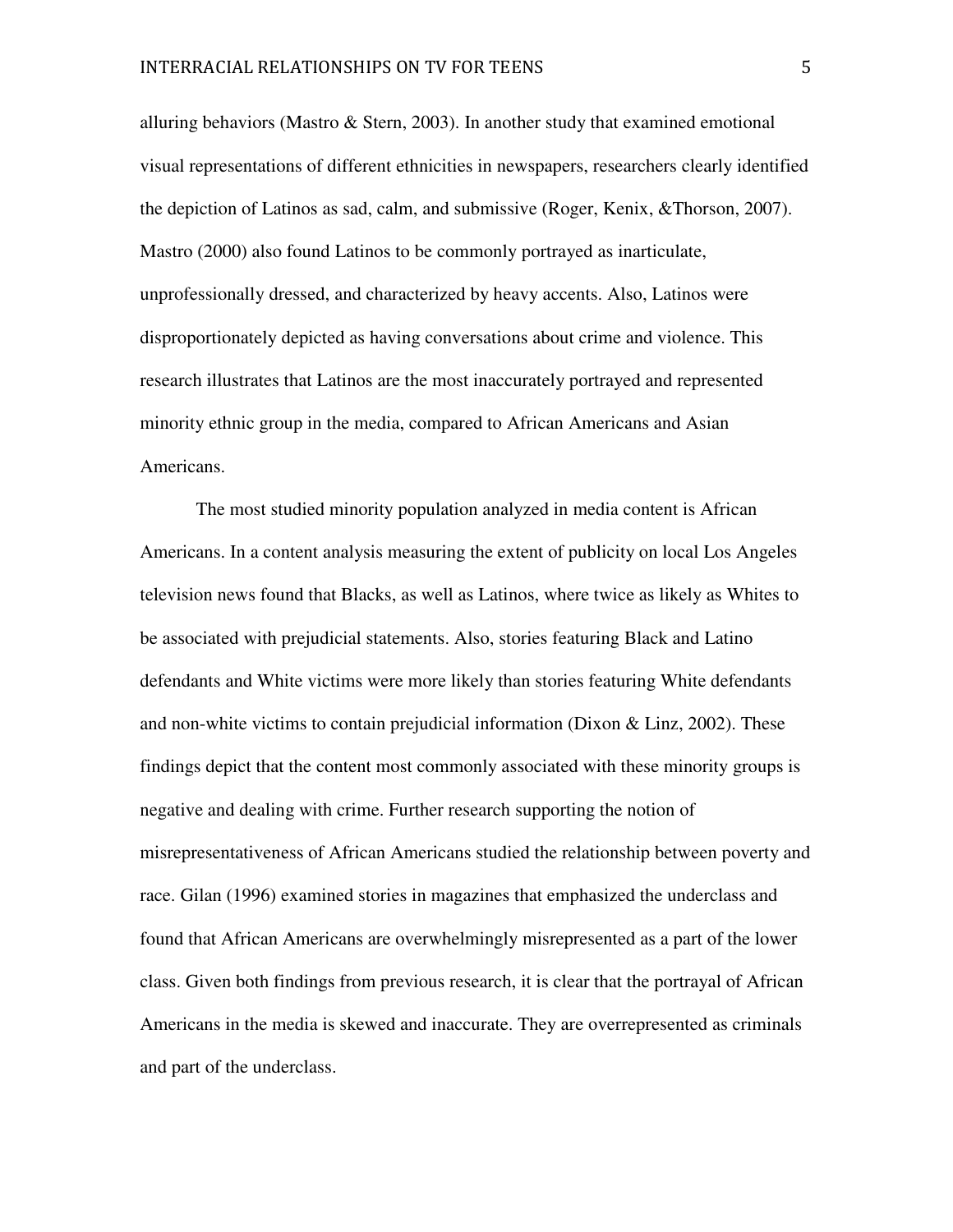Asian Americans also experience tensions of accurate representativeness in the media. Encompassing four percent of the United States population, Asian Amercians only comprise one percent of the TV population (Mastro, 2000). They are most commonly depicted as passive and tied to technology ads, which further perpetuates stereotypes of submissiveness and superior achievement (Mastro & Stern, 2003). This content analysis of TV commercials suggests that because of the strong association between technology ads, Asian Americans are perceived as dedicated to work only, ultimately tying self-worth to submissiveness and superior achievement (Mastro  $\&$  Stern, 2003).

Relative to Caucasians, all ethnic groups have the common emotional visual representation of submissiveness (Roger, Kenix &Thorson, 2007). Also, whites are over represented in TV commercials, making up 75.1 percent of characters, far more than their actual representation in the American populace. This radical misrepresentation reinforces the dominance and superiority of white America, qualities that enforce submissiveness of minority races (Mastro & Stern, 2003).

## **Interracial Relationships on Television**

With such strong evidence supporting the misrepresentation and portrayals of minority characters on television, the interpersonal interactions between racial groups on television can, too, be expected to show under representativeness and less relational quality within relationships. Interracial relationships are often portrayed on television as less intimate than same race relationships (Washington, 2012). When specifically looking at medical dramas, research shows that interracial relationships are depicted in such ways that support white dominance (Washington, 2012). Washington (2012) further supports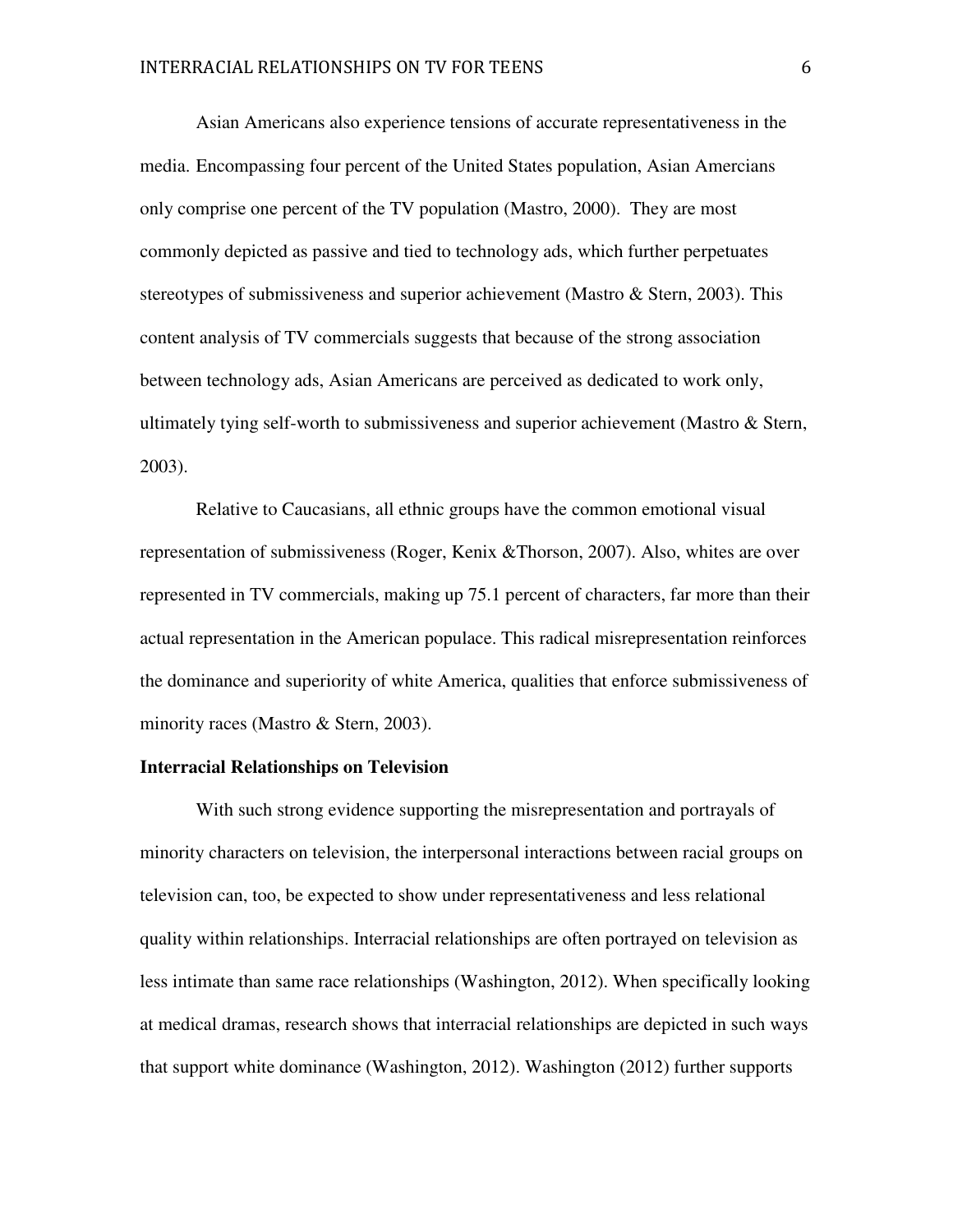this claim declaring that despite the apparent racial progressiveness in current TV medical dramas, the interracial Black and Asian relationships "work to maintain and cement… supremacy through hegemonic rule of television" (p.267). These relationships are undoubtedly noticed for their rarity. Inaccurate associations of interracial relationships, marriages and families with class, gender and racial hierarchies effectively shut out the possibility of a more nuanced representation (Washington, 2012).

 The level or degree in which interracial partners communicate is most often portrayed to a lesser degree than that of same race relations (Auletta & Hammerback, 1985). Prime-time television presents communication patterns characterized by independent relationships between Black and White leads, while interdependence was more often found between leads of the same race (Auletta & Hammerback, 1985). Researchers have found that interaction among white, same race characters are significantly more intimate, multifaceted, and more likely to involve decision making than interactions involving both black and white characters (Weigel, Loomis, & Soja, 1980). Furthermore, voluntary relationships between blacks and whites were depicted as significantly less intimate than voluntary relationships among whites (Weigel, et al., 1980). An analysis of more updated shows geared specifically toward young adults will help further an understanding and create awareness of the portrayal of interracial relationships in media.

## **Theoretical Perspectives**

The portrayal of minorities and interracial interactions on television may have a strong influence on audiences. Social cognitive theory states that people learn based on observation of social experiences (Bandura, 2001). This can be through personal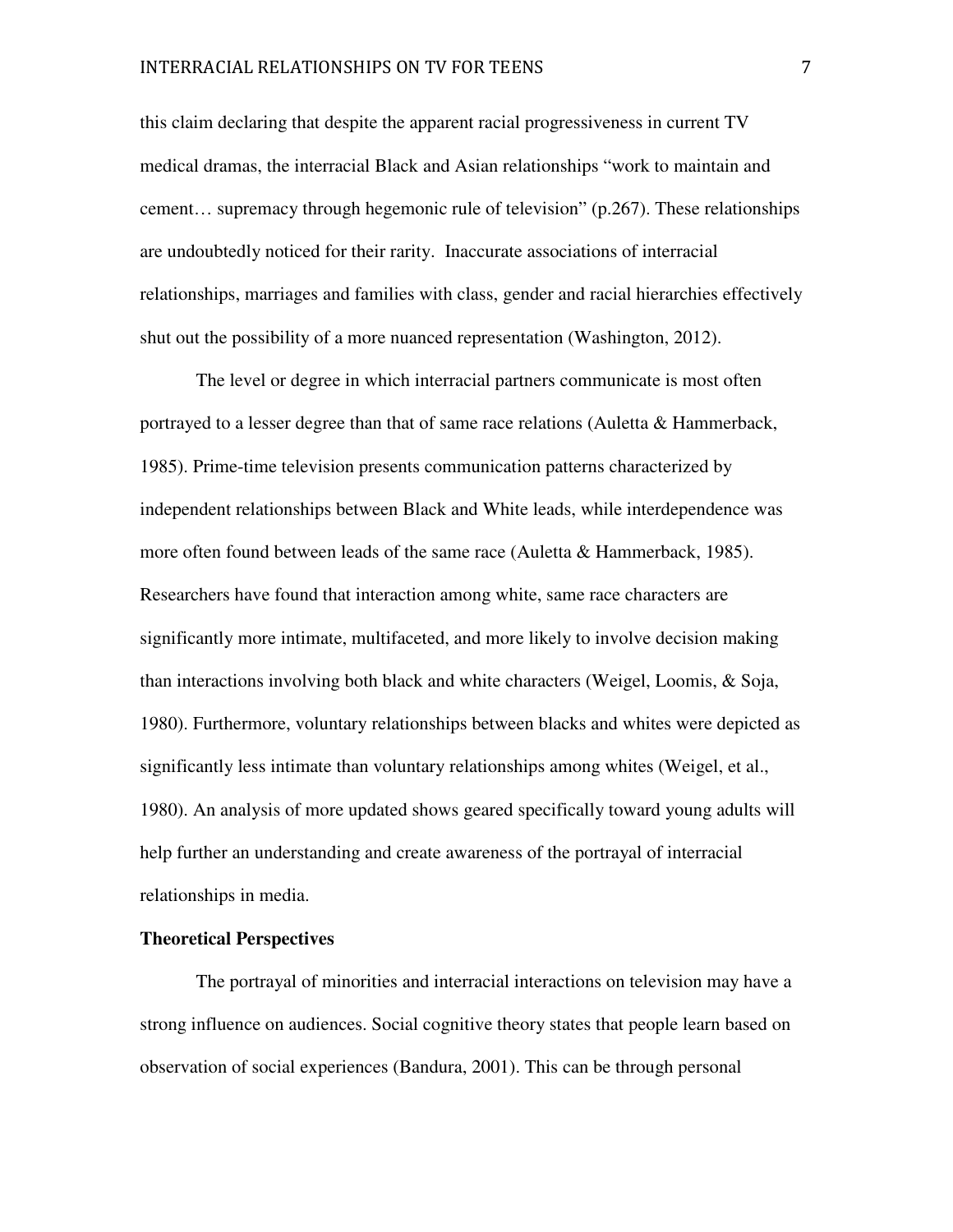interaction or media. Transmitted messages from the media affect and determine "which environmental events will be observed, what meaning will be conferred on them, whether they leave any lasting effects, what emotional impact and motivating power they will have, and how the information they convey will be organized for future use" (Bandura, 2001, p.267). The process of learning is predicted by the observation of models and by social experiences; therefore, research suggests that if the media, a powerful social figure, misrepresents certain groups, how audience members think about and interact with those groups in the real world can be formed by viewing television. If the media is inaccurately portraying minorities and interracial interactions then it can be expected that society will inaccurately learn how to treat and interact with these groups.

 The amount of TV watched also affects our understanding of the social world in relation to media. Cultivation theory assumes that heavy exposure to the symbolic world of television can eventually make the televised images appear to be an authentic state of human dealings (Gerbner, 1972). Theorists hold that television, among modern mass media, has acquired a central place in our daily lives and has become the primary source of socialization and everyday information. Furthermore, after continuous, heavy television exposure, audiences gradually adopt the symbolic reality created by television and incorporate its images into their living environment (Gerbner, 1972).

Thus, according to cultivation theory, the effects of viewing stereotypic portrayals of minority characters can further perpetuate racism in America. An experiment tested whether varying races of perpetrators and officers in a newscast would have an impact on judgments regarding the officers and perpetrators portrayed in a crime story (Dixon, 2007). In other words, the study sought to find out whether the race of a perpetrator or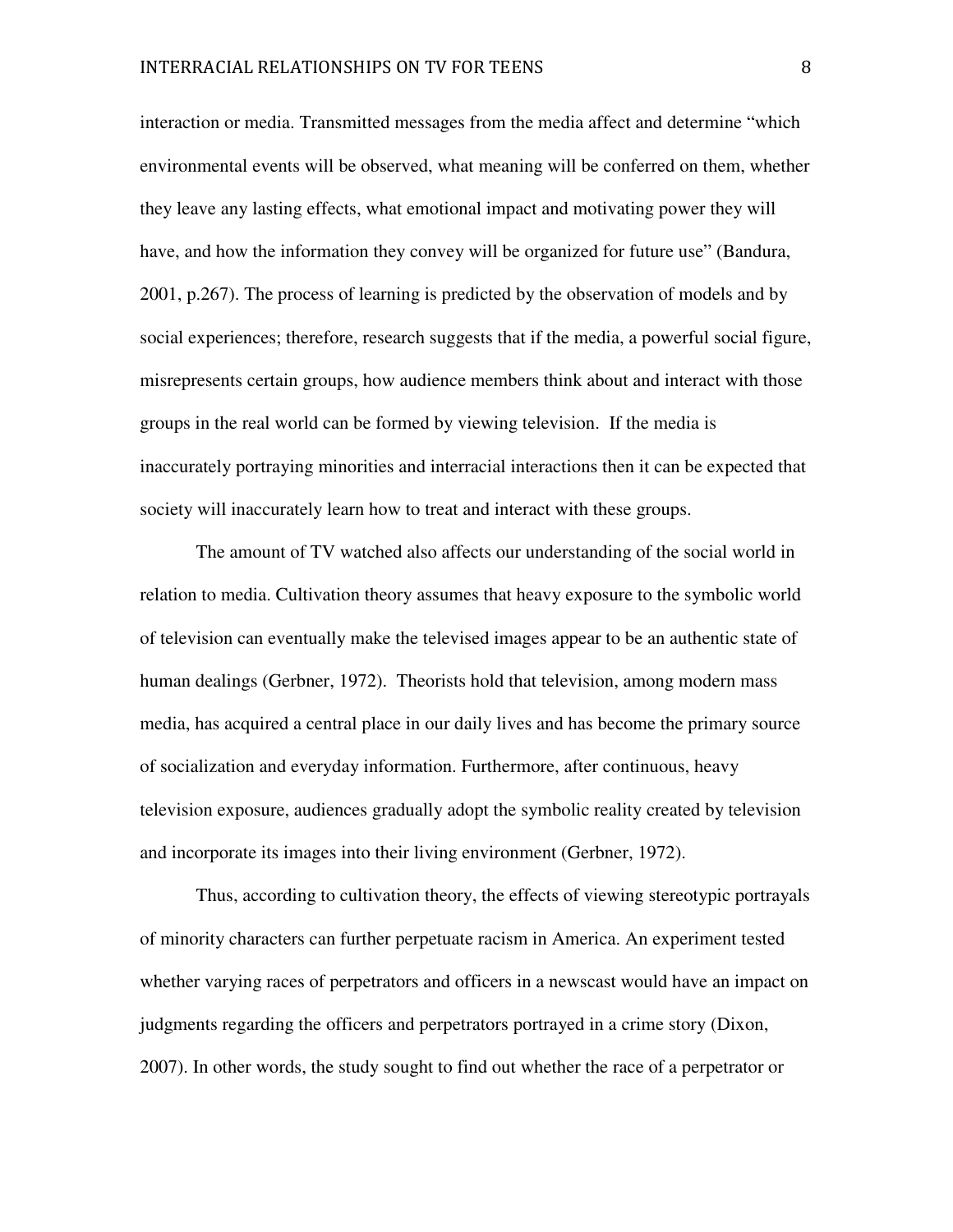officer had an impact on the attitude or the inclination to stereotype the perpetrator as black and the officer as white. Dixon (2007) found that participants perceived a strong likelihood that a suspect was African American even though the suspect was unidentified. The study brings forth the notions that perhaps, because the news over represents African American as criminals, the cognitive association between Blacks and lawbreaking is perpetually reinforced (Dixon, 2007). Dixon supports this claim with his finding that heavy news viewers are prone, in the case of forgetting the race of an officer or crime suspect, to assume that the officer is white and the crime suspect is African American, even when the truth reflects the opposite. Light news viewers, in comparison, when crime suspects were white, were far less likely to falsely assume the race of the suspect to be African American. Another study examining minority character's representation as court representatives on primetime TV suggests that media's impact on social perceptions extends to racial stereotypes of criminality by stating the relative scarcity of images portraying minorities as respected figures could impact stereotype formation (Tamborini & Mastro, 2000). Exposure to these ideas and events of reinforced stereotypes can lead people to adopt the symbolic world of television and view it as actual or true.

#### **Research Question**

These theories illustrate the consequences that the misrepresentation of social groups can have on the social world itself. The media has strong influence in what people view as real and normal. Research has attempted to understand the misrepresentativeness of interracial communication on television but has failed to explore the genre of primetime programs geared toward the easily manipulated age demographic of teens and young adults, a key public that has the potential of negatively being affected by the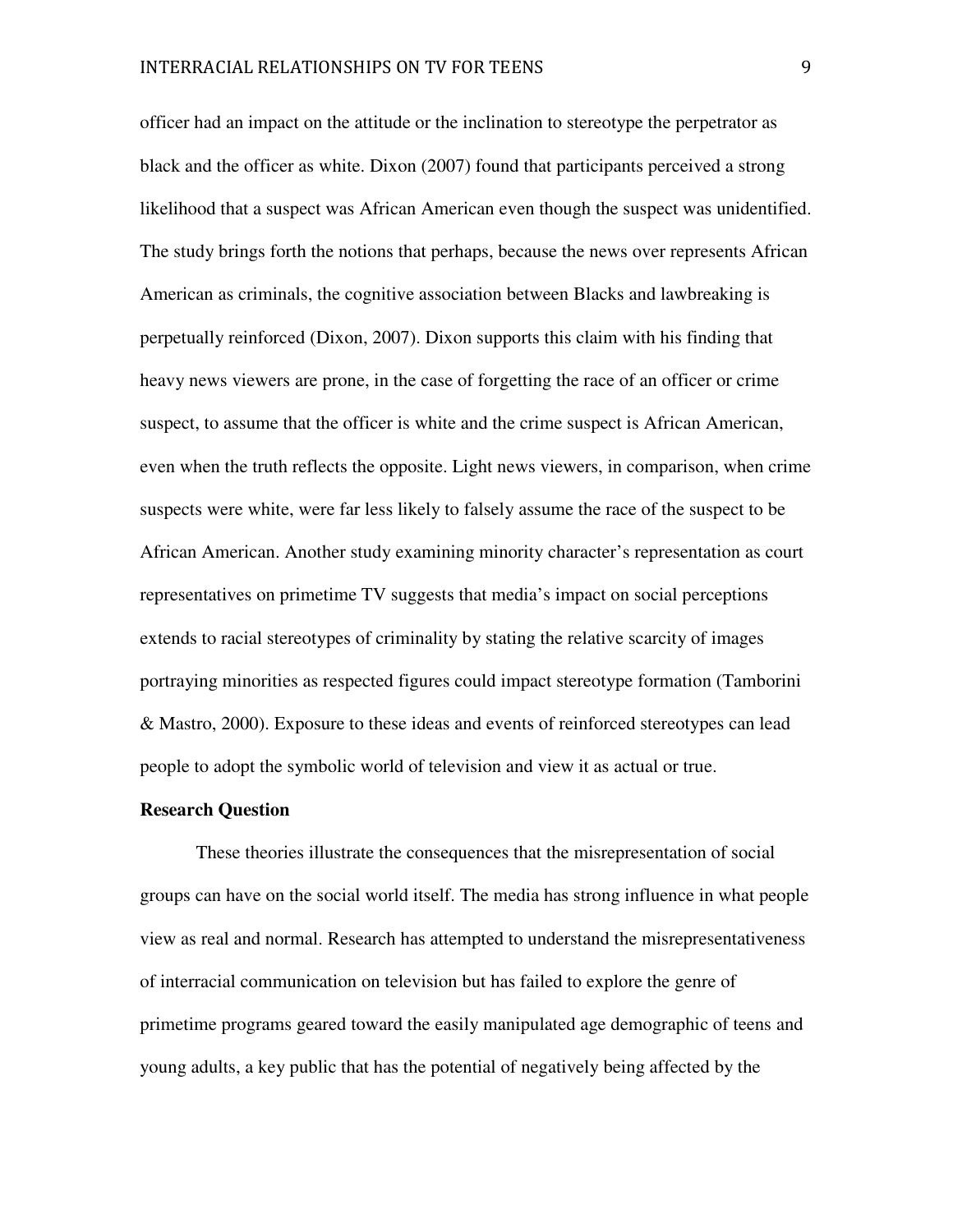inaccurate portrayal of minority character interactions. This study seeks to examine the portrayal of interracial relationships on prime time television geared toward teens and young adults.

RQ: How are interracial relationships portrayed on prime time television geared toward teens?

#### **Method**

## **Sample**

 The unit of analysis for this study included a prime time sitcom geared toward teens and young adults. The study will specifically analyze the content in the show Glee. This show was chosen as a convenience sample using Netflix. Coders will view at least ten episodes of the most recent season. This is to ensure relevancy. One episode will be viewed as a group to ensure inter-coder reliability. Our area of research focuses of televised entertainment in the realm of programs geared toward teens to further examine content from a different angel, for previous research on minority portrayals has dealt primarily with adult dramas and news coverage. Glee features racially diverse characters interacting in friendships and romantic relationships.

## **Coders, Training and Inter-coder Reliability**

For this study, three undergraduate students, who are also the primary researchers of the study, will serve as coders. Coders will watch one episode of content together to ensure reliability among coders. They will code each interaction independently then compare results to make sure all coders are coding the same. The three coders will then discuss and address any problems. At this point, the codebook will be revised if necessary.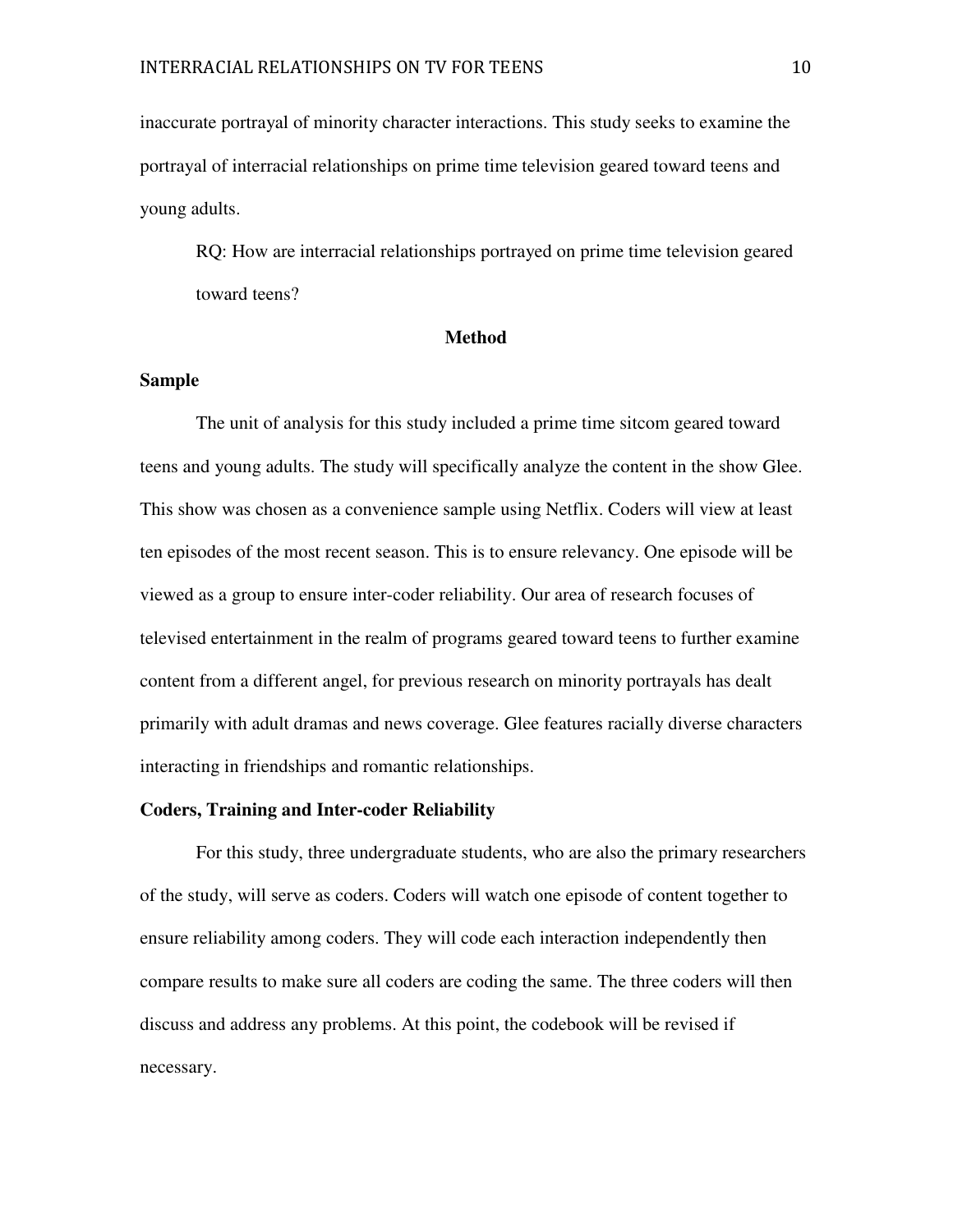If there are no problems, each coder will independently code three more episodes of Glee. Inter-coder reliability will be calculated using Cohen's kappa. Reliability will be checked for the unitizing of quality of relationship between interracial partners.

## **Measures**

The codebook provides definition of these measures for this study in the appendix.

Type of Relationship: Either a friendship or romantic relationship

Race of Characters: The perceived ethnic group that one seems to be a part of;

such as (1) Asian, (2) Hispanic, (3) African American, (4) Caucasian or (5) other.

 Quality of Relationship: Quality will be measured using a three-point Likert scale measuring:

Supportiveness: occurs when one member shows encouragement to the other Trustworthiness: the degree to which one can rely on one's authenticity and character.

Honesty: the degree to which one it truthful to the other.

Closeness: the degree of dedication and loyalty one has to the other Satisfaction: The degree to which each member is pleased with the relationship Physical affection: Outwardly expressed notions of adoration through touch and gestures

Verbal/written affection: interpersonal communicative display of adoration through speaking or written notes.

Level of equality between partners: the individuals in a relationship are seen as equals, neither partner is seen as predominately submissive or dominant.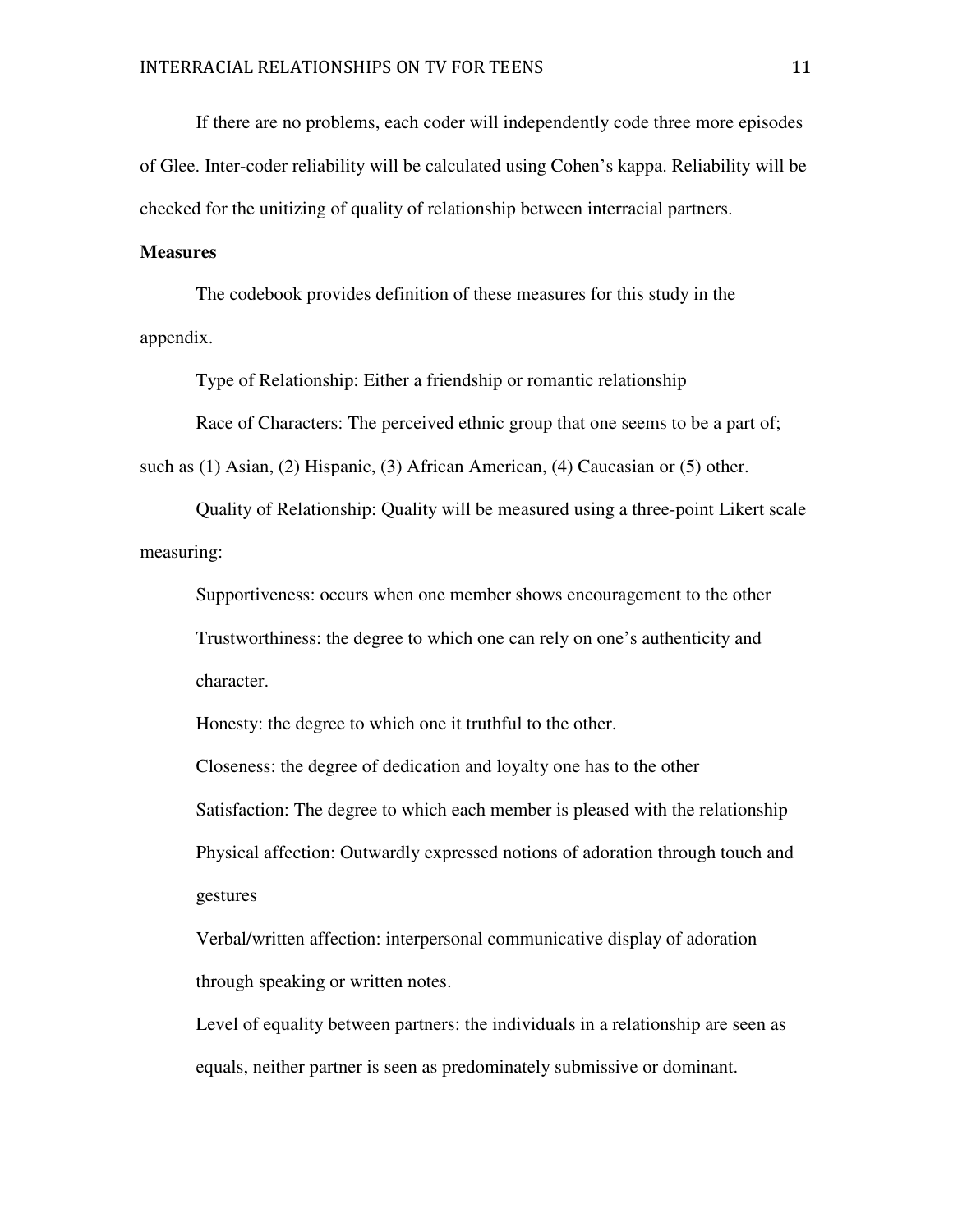Each characteristic will range from the absence of the characteristic (1) to the apparent existence of the characteristic (3). For example, satisfaction ranges from no satisfaction(1) to satisfaction  $(3)$ .

# **Results**

RQ: The research question in this study sought to explain the quality of minority relationships in television programs geared toward teens and young adults, specifically Glee. Because a content analysis was conducted, inter-coder reliability was computed with  $\alpha$  ranging between .76 and 1.00. Based on the data in our sample, 79.2 percent of all interracial interactions displayed the members as equal to each other. Also, 93.8 percent of interactions were honest. When it came to affection, interpersonal interracial interactions were barely affectionate, with written or verbal affection absent in 62.5 percent of interactions and physical affection absent in 70.8 percent of interactions. Thus, these finding answer the research question, depicting minority relationships as honest and rarely affectionate, with each member viewed as equals. All other variables measured for quality of relationship, including supportiveness, trustworthiness, closeness, satisfaction and self-disclosure, showed insignificant findings.

#### **Discussion**

Existing research on the portrayals of minority relations primarily focused on the inaccurate depictions and negatively attributed stereotypic characteristics. Media outlets have been criticized for under representing racial minority groups (Mastro, 2000) and framing messages to reinforce negative stereotypes (Mastro & Stern, 2003). Research also supported the notion that interracial relationships are portrayed as less intimate than same race relationships on television (Washington, 2012). These studies taken together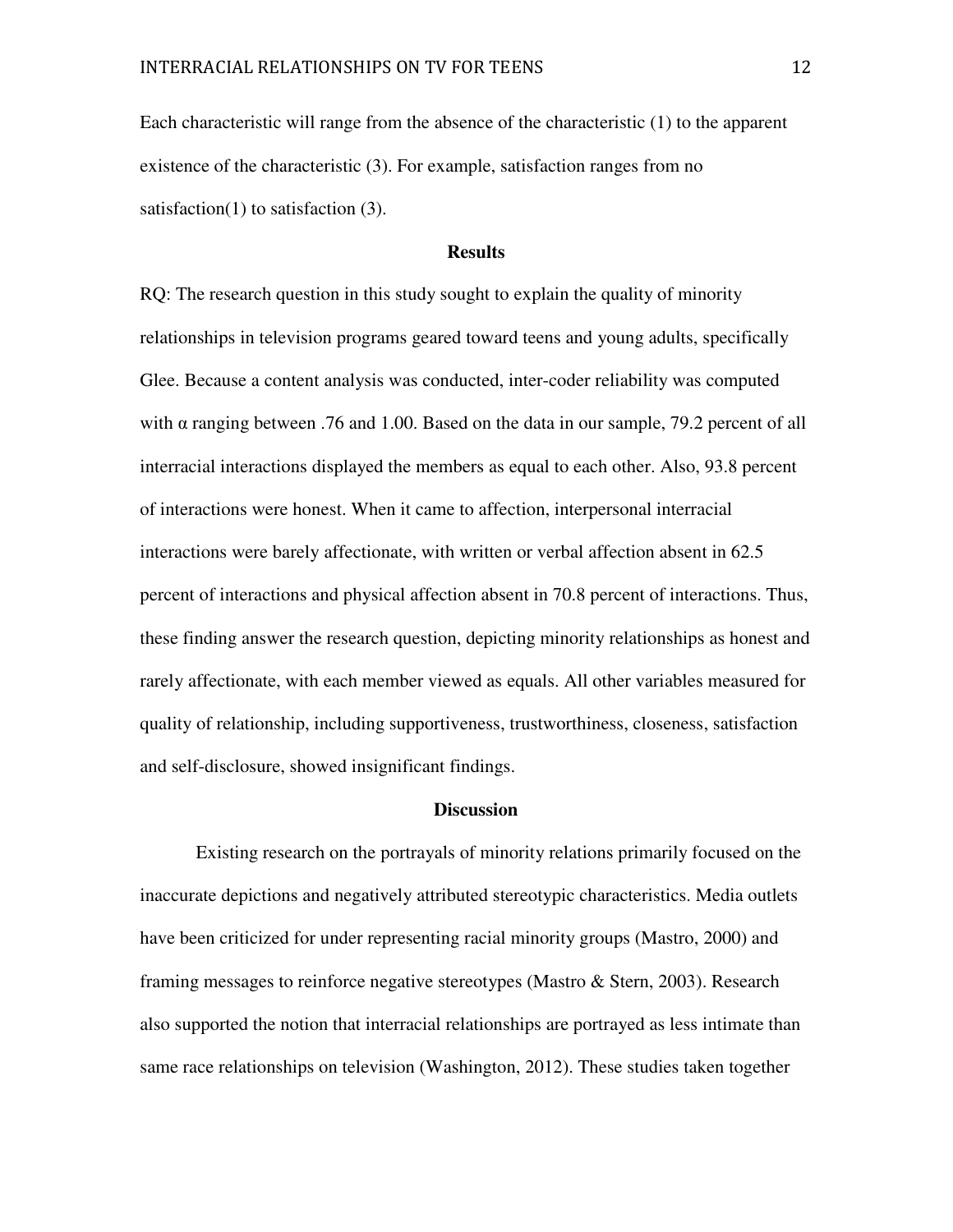suggest the media's representation of minorities in the media is inaccurate, negative and damaging.

## **Findings**

While previous research strongly supports negative and less intimate depictions of minorities, this study focused purely on interracial relationships in Glee. After coding numerous episodes, the interracial interactions in the show were notably unaffectionate, both verbally and physically. However, romantic interracial relationships were more affectionate than interracial friendships. All members within each interracial interpersonal encounter were seen as equals to each other, neither member holding a more dominant role over the other. A prominent characteristic pattern seen in each interaction was a high level of honesty between members of the relationship.

 Romantic interracial relationships were portrayed as more supportive, trustworthy and showed evidence of self-disclosure compared to interracial friendships. Friendships were less intimate regarding closeness within the relationship and seemed to be less satisfied than romantic relationships.

When examining the quality of interracial relationships, they seem to be portrayed quite normally, negating the findings of previous research supporting the notion of negative depictions of interracial relationships. As for representativeness, however, research accurately predicted the under representation of interracial relationships. The research design for this study originally began with a sample size of nine episodes but because so many episodes had so few interracial interactions, some episodes with interactions non-existent, three more episodes were added to the sample to ensure enough measurable data. After coding 12 45-minute shows, approximately nine hours of content,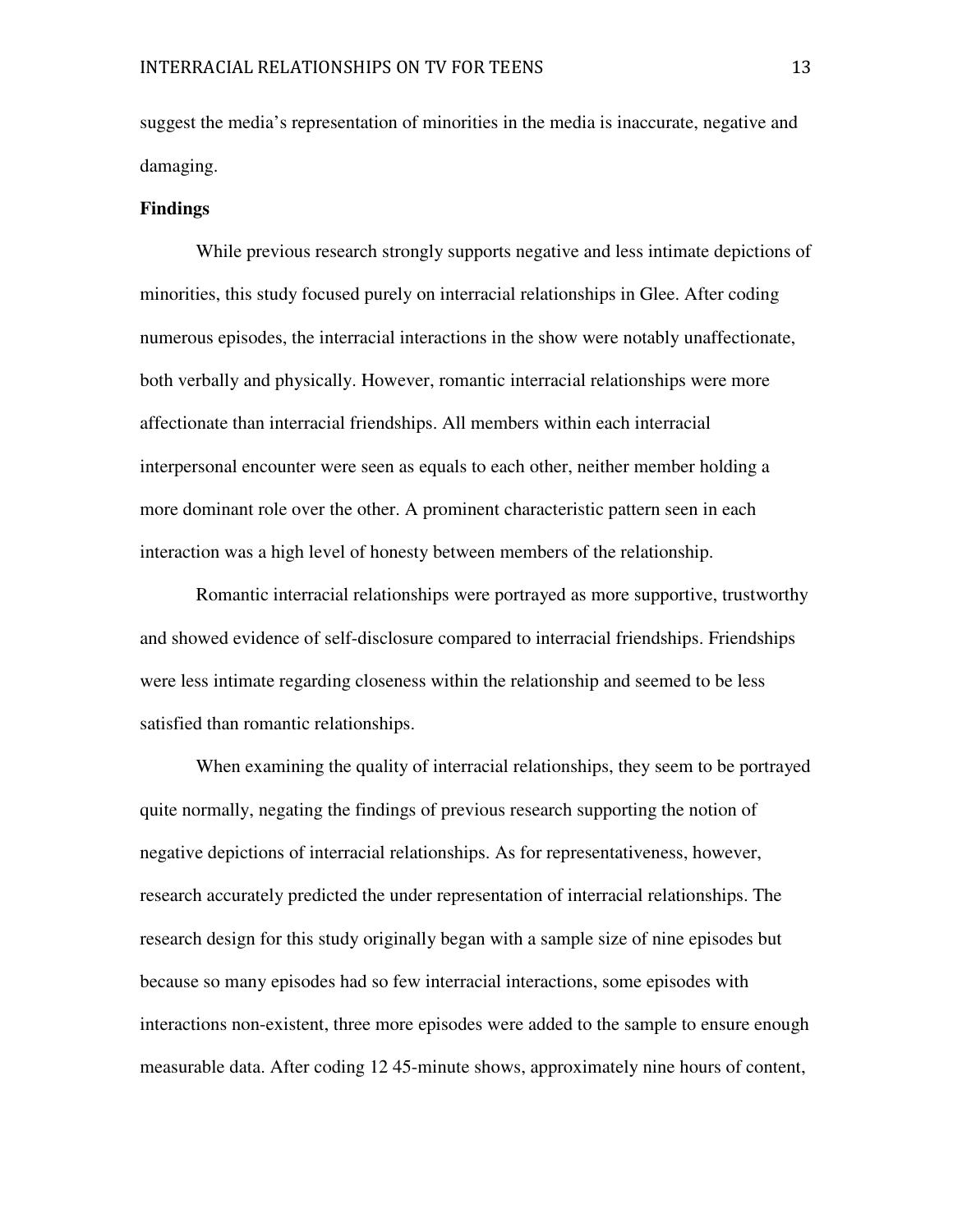only 48 interracial interpersonal interactions occurred. Applying social cognitive theory, it can be expected that heavy television viewers would accept the concept of interracial relationships as uncommon and abnormal given the drastic underrepresentation of interracial encounters.

## **Limitations and Implications for Future Research**

It should be noted that the purpose of this study was to examine the portrayal of interracial relationships in television content geared toward teens; accordingly, it is unknown whether viewing such content has any effect on its audience behavior or attitude. The findings of this study are purely descriptive and cannot explain why the content is the way it is or the effect of the messages. The reductionistic approach to analyzing content reduced all encounters to code-able content, leaving the researchers responsible for interpreting complex human experiences using interval data.

 The findings of this study should also be taken with some precaution given that inter-coder reliability was low for some measured variables. With extreme time constraints, the sample size and reliability code training suffered in an effort to collect data before deadlines. Because the study used a convenience sample, the findings are non-representative and cannot be attributed to the greater population.

 Scholars interested in furthering research in the area should examine a greater number of episodes, an entire series or, perhaps, a wider variety of shows. Also, researchers should attempt to analyze same-race interactions and compare the quality of those interactions to those of interracial interactions. The data collection of same race interactions will grant researchers the ability to further understand the quality of interracial interaction, providing a control group that could highlight differences, if any.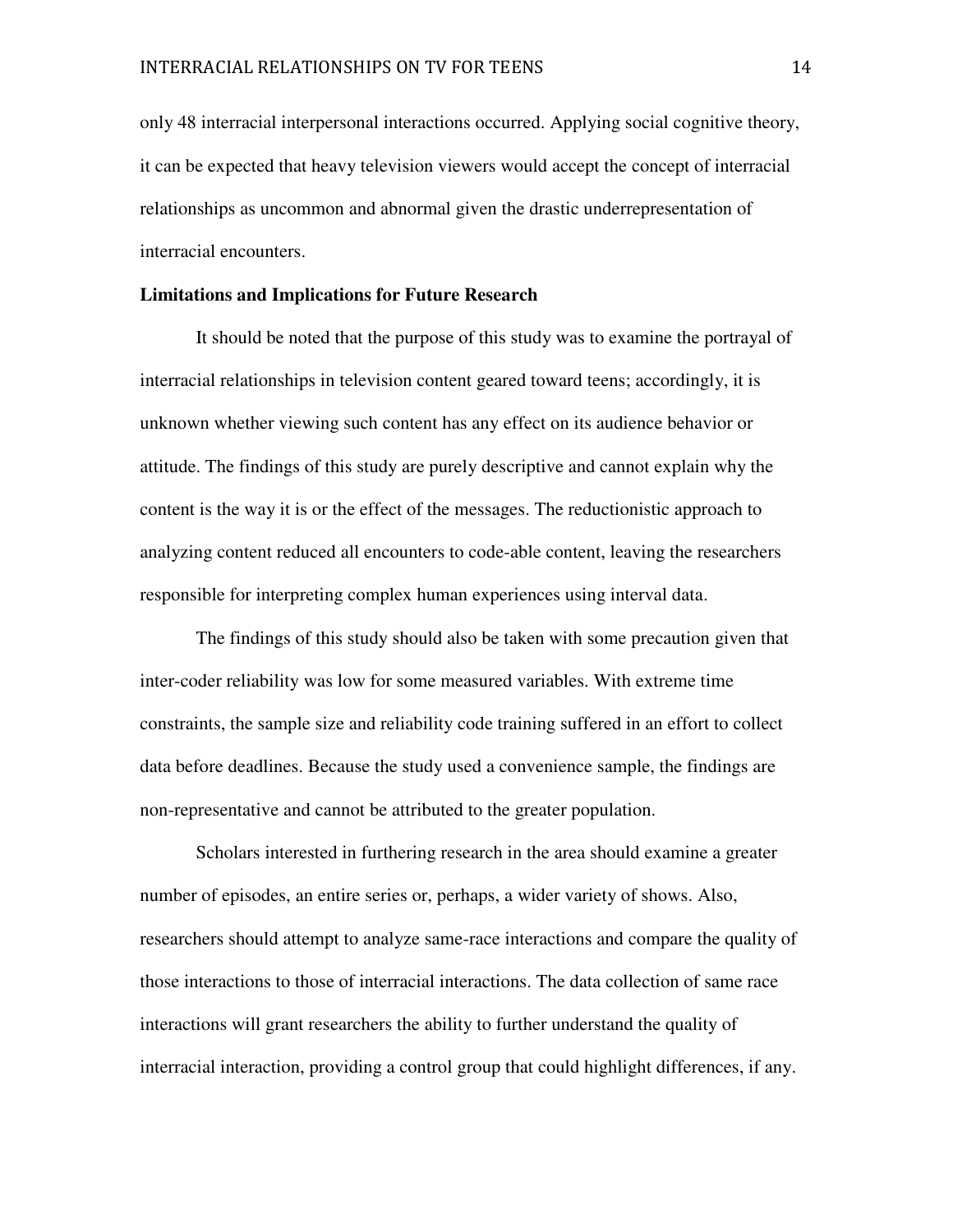Further examination of interracial interaction on television should include small group interactions as well as interpersonal and include professional relationships in accordance with friendships and romantic relationships.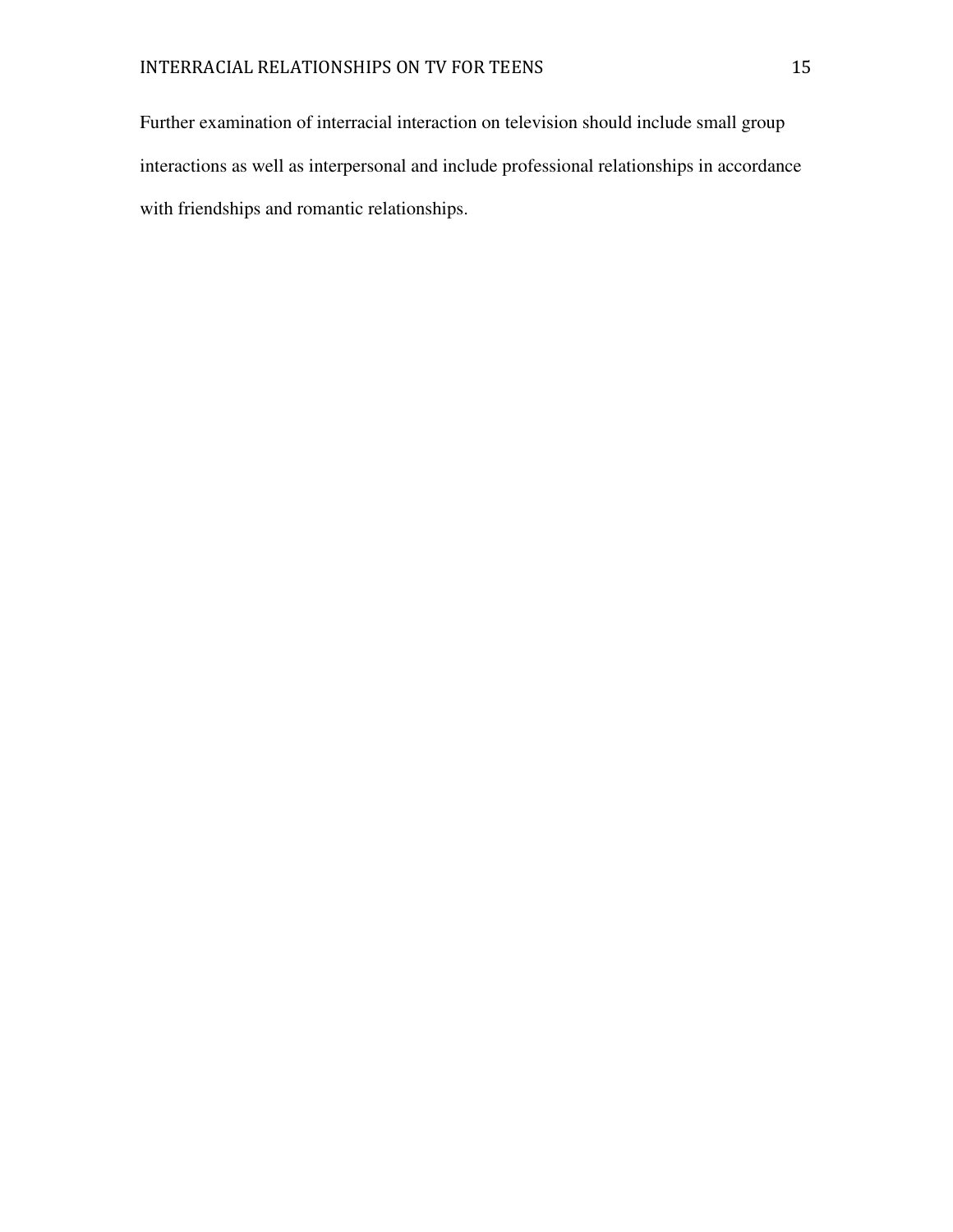## **References**

- Auletta, G., & Hammerback, J. C. (1985). A relational model for interracial interactions on television. *Western Journal Of Speech Communication: WJSC, 49*(4), 301- 321.
- Bandura, A. (2001). Social cognitive theory of mass communication. *Media Psychology, 3*(3), 265-299.
- Dixon, T. L. (2007). Black criminals and white officers: The effects of racially misrepresenting law breakers and law defenders on television news. *Media Psychology, 10*(2), 270-291.
- Dixon, T. L., & Linz, D. (2002). Television news, prejudicial pretrial publicity, and the depiction of race. *Journal Of Broadcasting & Electronic Media*, *46*(1), 112.
- Gerbner, G. (1972). Communication and social environment. *Scientific American, 227,*  153-160.
- Gilens, M. (1996). Race and poverty in America. *Public Opinion Quarterly, 60*(4), 515.
- Marmo, J. (2013). Applying social cognitive theory to develop targeted messages: College students and physical activity. *Western Journal Of Communication*, *77*(4), 444-465.
- Mastro, D. E. (2000). The portrayal of racial minorities on prime time television. *Journal Of Broadcasting & Electronic Media*, *44*(4), 690.
- Mastro, D. E., & Stern, S. R. (2003). Representations of race in television commercials: A content analysis of prime-time advertising. *Journal Of Broadcasting & Electronic Media, 47*(4), 638-647.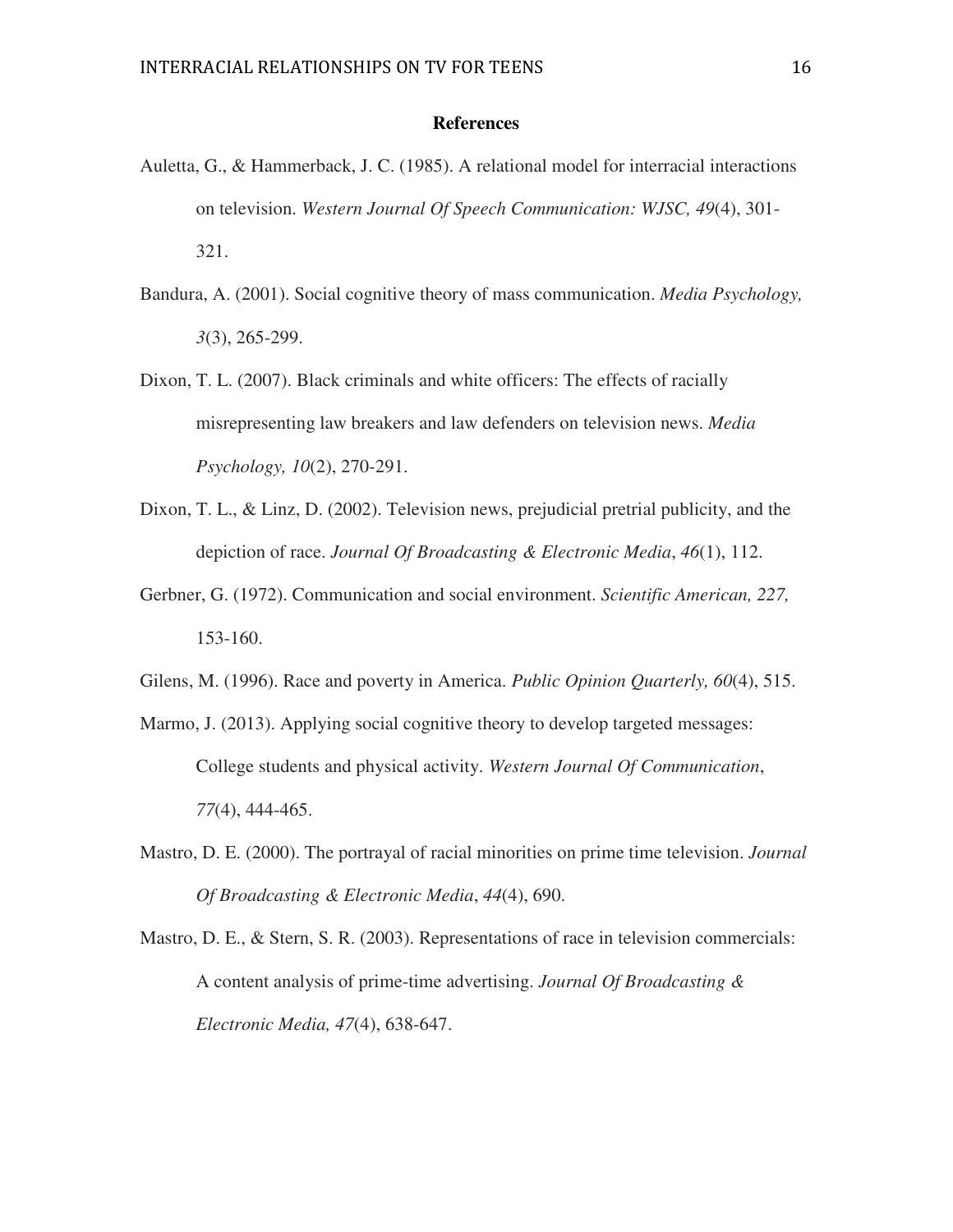- Rodgers, S., Kenix, L., & Thorson, E. (2007). Stereotypical portrayals of emotionality in news Photos. *Mass Communication & Society, 10*(1), 119-138.
- Shanahan, J. (2004). A return to cultural indicators. *Communications: The European Journal Of Communication Research*, *29*(3), 277-294.
- Tamborini, R., & Mastro, D. E. (2000). The color of crime and the court: A content analysis of minority representation on television. *Journalism & Mass Communication Quarterly*, *77*(3), 639-653.
- Washington, M. (2012). Interracial intimacy: Hegemonic construction of Asian American and black relationships on TV medical dramas. *Howard Journal Of Communications, 23*(3), 253-271.
- Weigel, R. H., Loomis, J. W., & Soja, M. J. (1980). Race relations on prime time television. *Journal Of Personality & Social Psychology, 39*(5), 884-893.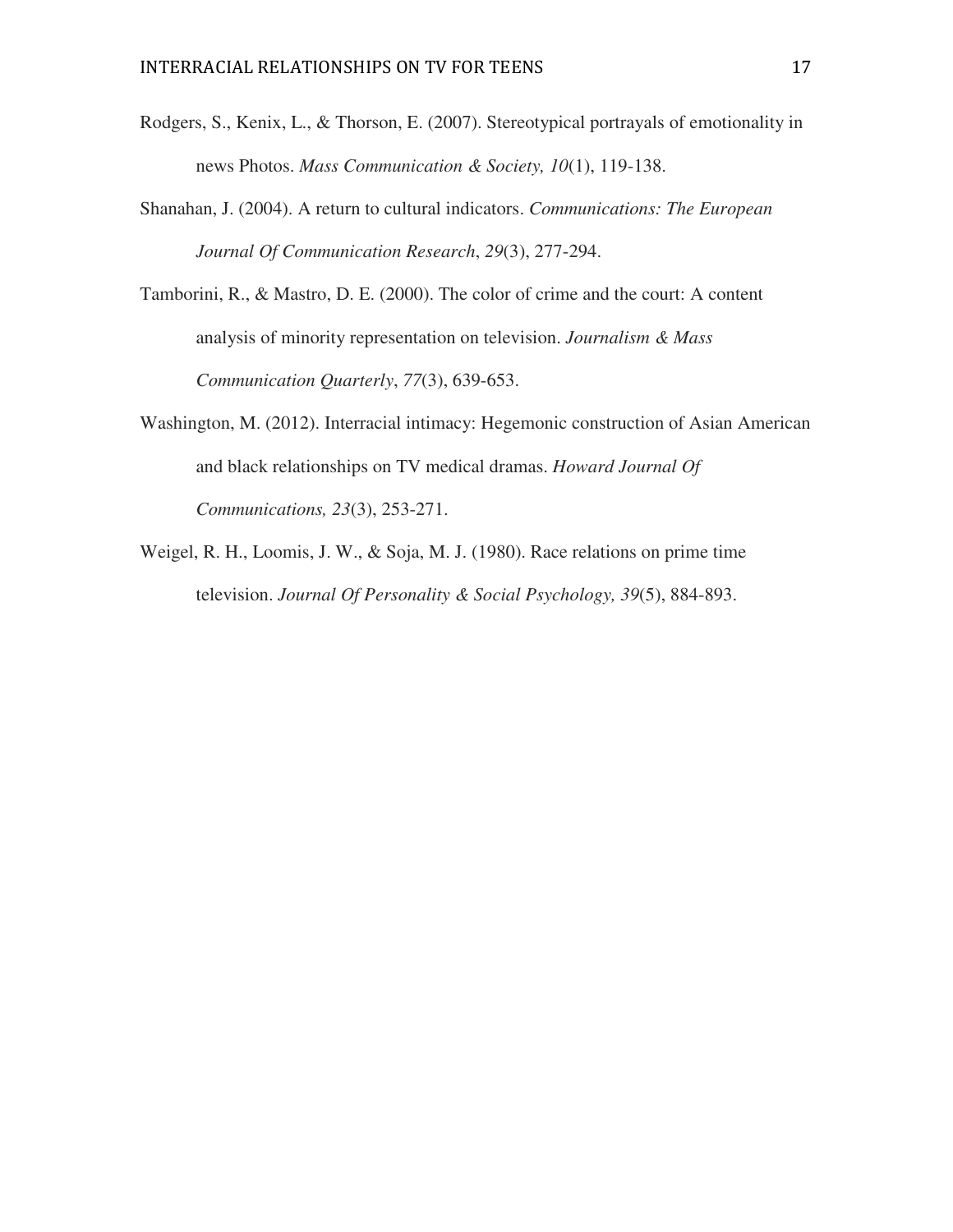# **Appendix**

# **Codebook**

How is the quality of interracial friendships and romantic relationship portrayed in TV programs geared toward young adults?

The following steps should be taken in the content analysis coding described below:

- 1. Each assigned television episode is watched to identify any interracial friendships or romantic relationships
- 2. The coder will create one code for each individual encounter between members of the relationship.
- 3. Each encounter is then analyzed for the specific characteristics described below.

# **Variable 1: Type of Relationship**

- (1) Definition of Friendship: an interpersonal connection where both parties bond over common interests and activities while enjoying the company of one another
- (2) Definitions of Romantic Relationship: an interpersonal connection where both parties mutually experience physical attraction and desire intimate interaction.

# **Variable 2: Race**

(1) Asian: Someone of obvious Asian decent that exemplifies common Asian characteristics, such as fair skin, dark hair, and dark, narrow eyes.

 (2) Hispanic: Someone of obvious Central to South American or Spanish decent that exemplifies characteristics such as tanish, olive skin, dark hair, hint of Spanish speaking accent.

 (3) African American: Someone of obvious African decent that exemplifies characteristics such as dark skin, dark hair, full lips

 (4) Caucasian: Someone of western European decent that exemplifies characteristics such as light skin, light eyes and narrow lips.

 (5) Other: Someone of an ethnicity other than Caucasian that does not fit into any of the other categories

# **Variable 3: Quality of Relationship**

Definition: A supportive, trusting, honest and committed interpersonal connection.

Supportiveness: occurs when one member shows encouragement to the other.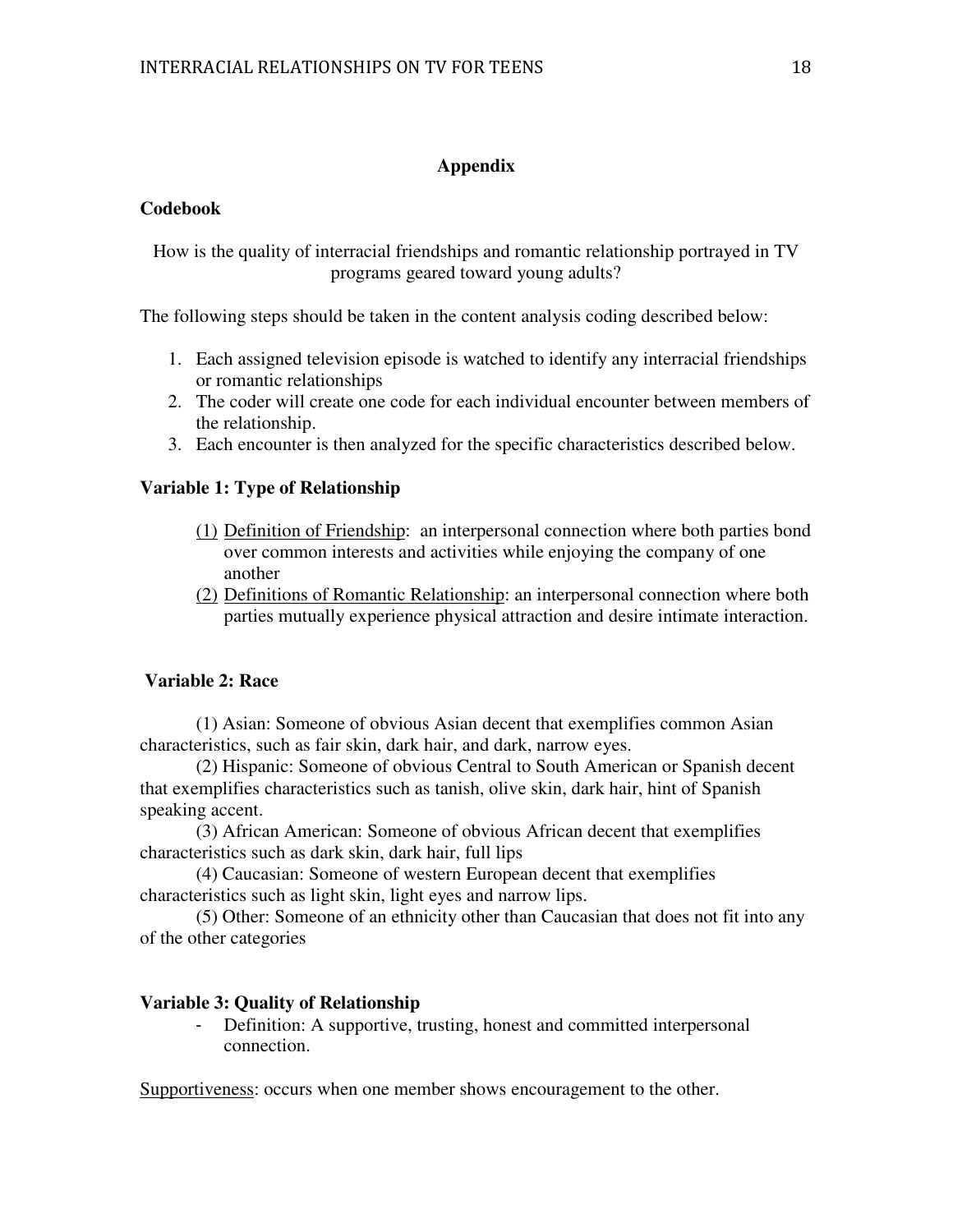1= not supportive: obvious lack of approval or encouragement in a situation

2= somewhat supportive: characters show some signs of affirmation but could do more 3= supportive: displays multiple signs of affirmation and reinforcement leading to the other member of the relationship feeling better

9= not present or not applicable

Mutual Trust: the degree to which one can rely on one's authenticity and character. 1=No mutual trust: validity of character or intentions are in question, leads to snooping and sneaking around.

2= some mutual trust: there are a few trust issues between members but not enough to end friendship

3=High mutual trust: both members are confident in the other member's intentions, very little secret keeping, snooping, sneaking around.

9= not present or not applicable

Physical Affection: Outwardly expressed notions of adoration through touch and gestures 1= No physical affection: characters never physically interact expressing adoration for the other

2= some physical affection: Characters sometimes show affection

3= High amounts of physical affection: Characters often hug or high five, expressing adoration for one another.

9= not present or not applicable

Verbal/ Written Affection: Interpersonal communicative display of adoration through speaking or written notes.

1= no verbal/written affection: Characters never express in words the adoration for the other

2= some verbal/written affection: characters sometimes express their love and adoration but it isn't extremely prevalent

3= high amounts of verbal/ written affection: Characters often express their love and adoration for the other

9= not present or not applicable

Level of Equality in Relationship: the individuals in a relationship are seen as equals, neither partner is seen as predominately submissive or dominant.

1= not equal: one member is viewed as extremely submissive where the other is very dominant

2=somewhat equal: there are some status differences in relationship but there are some equal aspects as well

3= equal: Characters are seen as equal contributors within the relationship

9= not present or not applicable

Honest: The degree to which one it truthful to the other

1= dishonest: partners do not tell the truth or lie often

2= somewhat honest: partners lie sometimes about small things but are honest when it comes to major issues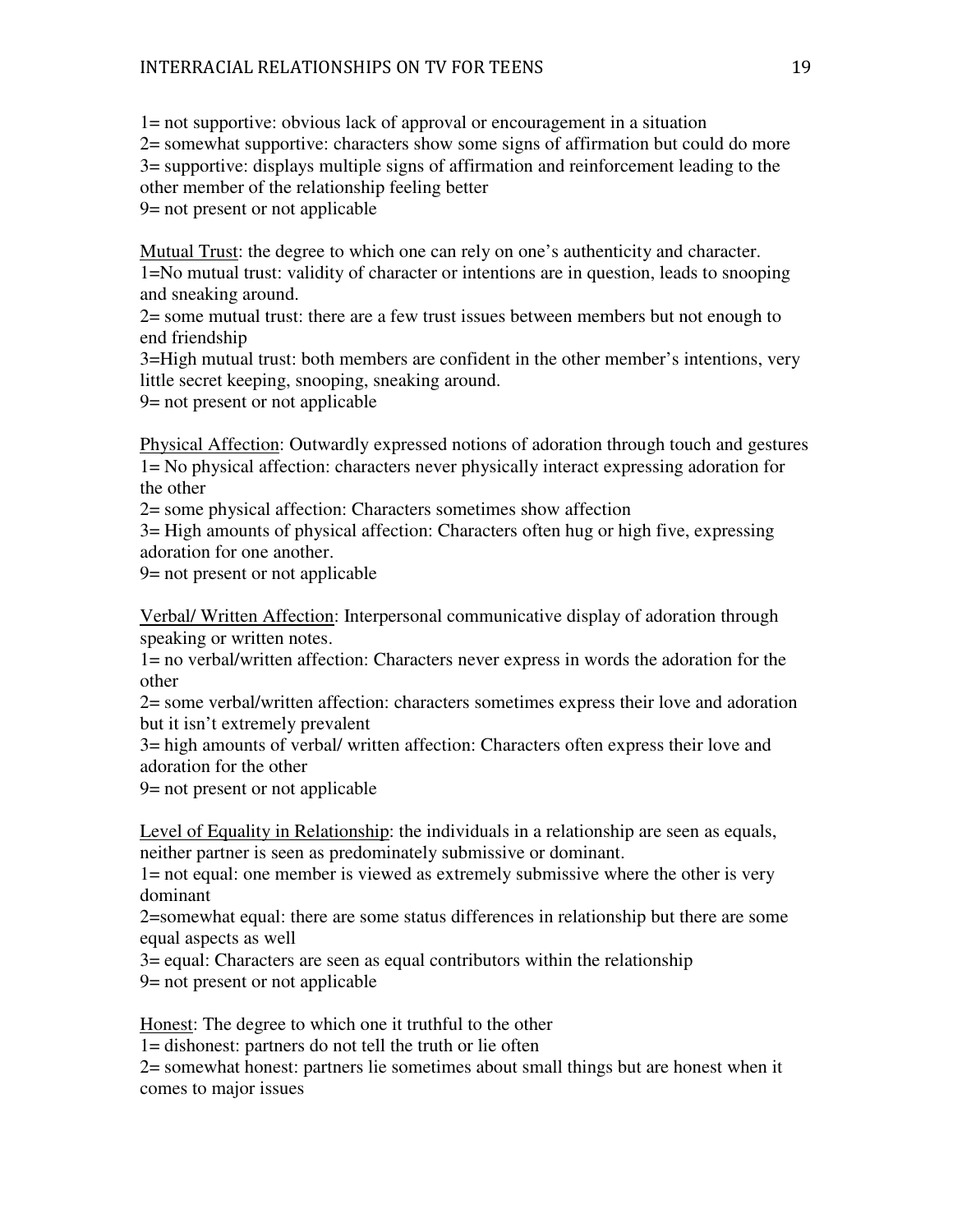3= Honest: partners often tell the truth

9= not present or not applicable

Closeness: The degree of dedication and loyalty one has to the other

1= acquaintance: there are external factors that contribute to the lack of loyalty and commitment to partner.

2= somewhat close: characters show little supportiveness but could definitely do more. 3= very close/best friends: Partners share in a strong bond and have no external factors that contribute to disloyalty.

9= not present or not applicable

Level of Satisfaction: The degree to which each member is pleased with the relationship 1= unsatisfied: Characters show extreme discontent in relationship, a strong desire to fix or change relationship.

2= somewhat satisfied: characters show some discontentment with the relationship but are over all happy in the relationship

3= satisfied: Characters show extreme contentment and are pleased with relationship, low level of conflict

9= not present or not applicable

Evidence of Self-disclosure: the sharing of personal information about one's self

 $1 = no$ 

 $2 = yes$ 

9= not present or not applicable

Character Role

1= major: appears in every episode

2= minor: appears in multiple shows but not all

# **Coding Form**

The portrayal of interracial friendships and romantic relationship quality in TV comedies geared toward young adults.

Name of Coder:

Duration of scene: Start Time: \_\_\_\_\_\_\_\_ End Time: \_\_\_\_\_\_\_\_

Brief Summary of interaction:

**Type of Relationship**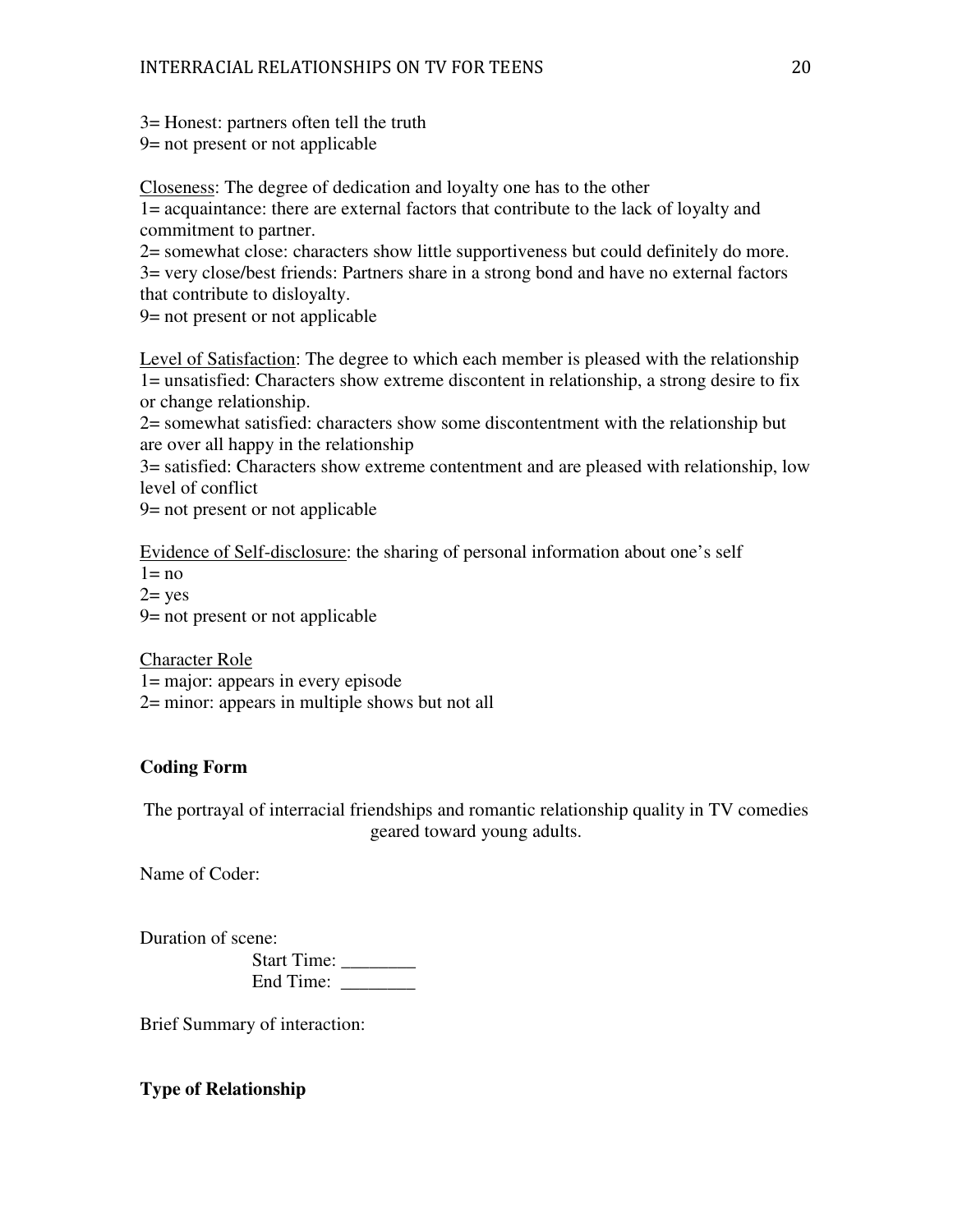(1) Friendship: an interpersonal connection where both parties bond over common interests and activities while enjoying the company of one another

(2) Romantic Relationship: an interpersonal connection where both parties mutually experience physical attraction and desire intimate interaction.

# **Race**

(1) Asian (2) Hispanic (3) African American (4) Caucasian (5) other

 $1<sup>st</sup>$  member:  $\_\_$ 

 $2<sup>nd</sup>$  member:  $\_\_$ 

# **Quality of Relationship**

Definition: A supportive, trusting, honest and committed interpersonal connection.

Supportiveness: occurs when one member shows encouragement to the other

(1) Not supportive (2) Somewhat supportive (3) Supportive

(9) Not applicable/present

Mutual Trust: the degree to which one can rely on one's authenticity and character.

(1) No mutual trust (2) Some mutual trust (3) High mutual trust

(9) Not applicable/ present

Physical Affection: Outwardly expressed notions of adoration through touch and gestures

(1) No physical affection (2) Some physical affection

(3) Very physically affectionate (9) Not applicable/present

Verbal/ Written Affection: Interpersonal communicative display of adoration through speaking or written notes.

(1) No verbal/written affection (2) Some verbal/written affection

(3) Very verbally/written affectionate (9) Not applicable/present